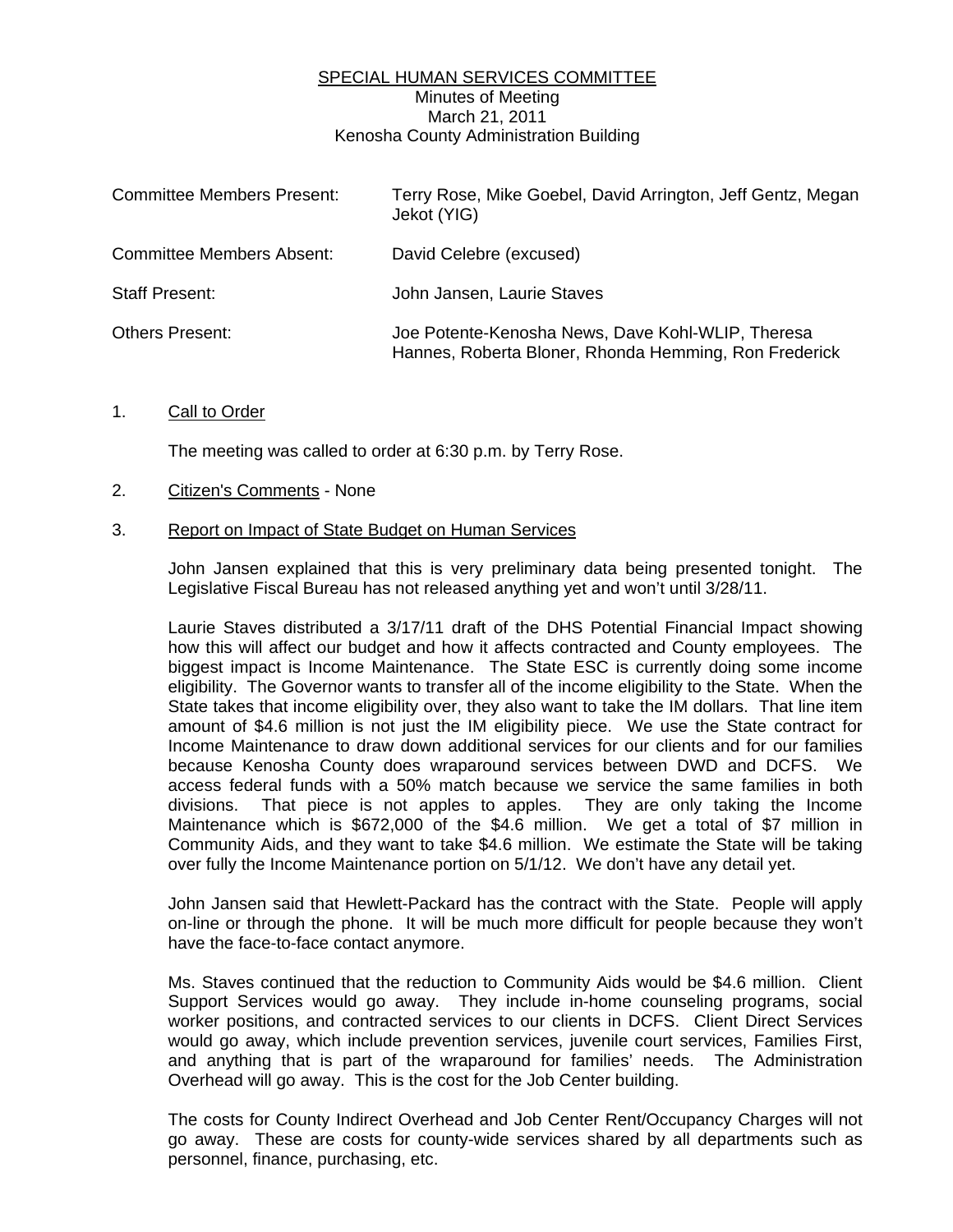David Arrington asked: If these services go away, what is the impact of the suffering of our citizens from these cuts. How many people will be affected? This computer automation doesn't work. They don't think like humans.

 Mike Goebel also asked what the numbers were. John Jansen said that we have no idea of what the number of affected citizens will be.

 The total number of affected County staff include 40.9 ES workers, 12.5 DCFS workers, and 2 Administration people, for a total of 55.4 County staff. Total contracted staff is 46.6. This would be by the end of 2012.

 Ms. Staves reiterated that it's premature to have specifics. We don't even have the fiscal analysis from the State. The revenue budget from the State drives this report.

 Prevention Services and Case Management will go away. Because of this, our courtordered services will rise. Our DCFS placements have been decreasing because of these prevention services. Without these services, there will be a rise in out-of-home placements and court-ordered services. These are County-funded services and come from the levy. We estimate these additional costs will add \$1.3 million to our levy.

 Ms. Staves distributed a Kenosha County DHS position paper, stating that we need to educate the State about the \$672,000 portion of the \$4.6 million. The State needs to leave \$3.9 million here so we can continue our wraparound services for our families.

 Terry Rose asked why the State has this impression. Ms. Staves responded that the IM match is reported on one line. There is no other reporting line with the State. Mr. Rose asked why we didn't list this separately. Ms. Staves replied that we are not misrepresenting this. We are using the line item the State gave us. Mr. Rose again asked why we didn't break this down.

 Jeff Gentz added that from the State's point of view, there's one amount in that line. He also asked if the State knew we were using it for all of these different things.

 David Arrington confirmed his understanding, that this was an accepted practice at the State level. Now, because of this budget proposal, the State is seeing a large dollar amount in that line item and Kenosha County now needs to explain specifically what they do with this \$4.6 million. It's never been a problem before, right?

 Ms. Staves explained that we have been doing this since the 1990's. John Jansen added that there is no other line item in CARS to report this.

 In answer to Mike Goebel's question, Ms. Staves stated that the other counties are in the same situation.

 Ms. Staves said that we have an IM contract. It's not an eligibility contract. It's to serve IM eligible families and clients. The State never asked us to split the services. It's our goal now to educate them. The State will not be providing those services. If they take the IM contract from us, we will not be able to get matching funds. The State needs to keep the IM contract open to the counties in order to draw down the matching funds from the federal government. It doesn't cost the State anything for us to get these funds. This problem is our fight right now.

 Mr. Arrington commented that this is a triple whammy. If the Governor takes this money from Kenosha County, we suffer financially, and we lose draw down money, and we lose the workforce to serve the families in Kenosha County.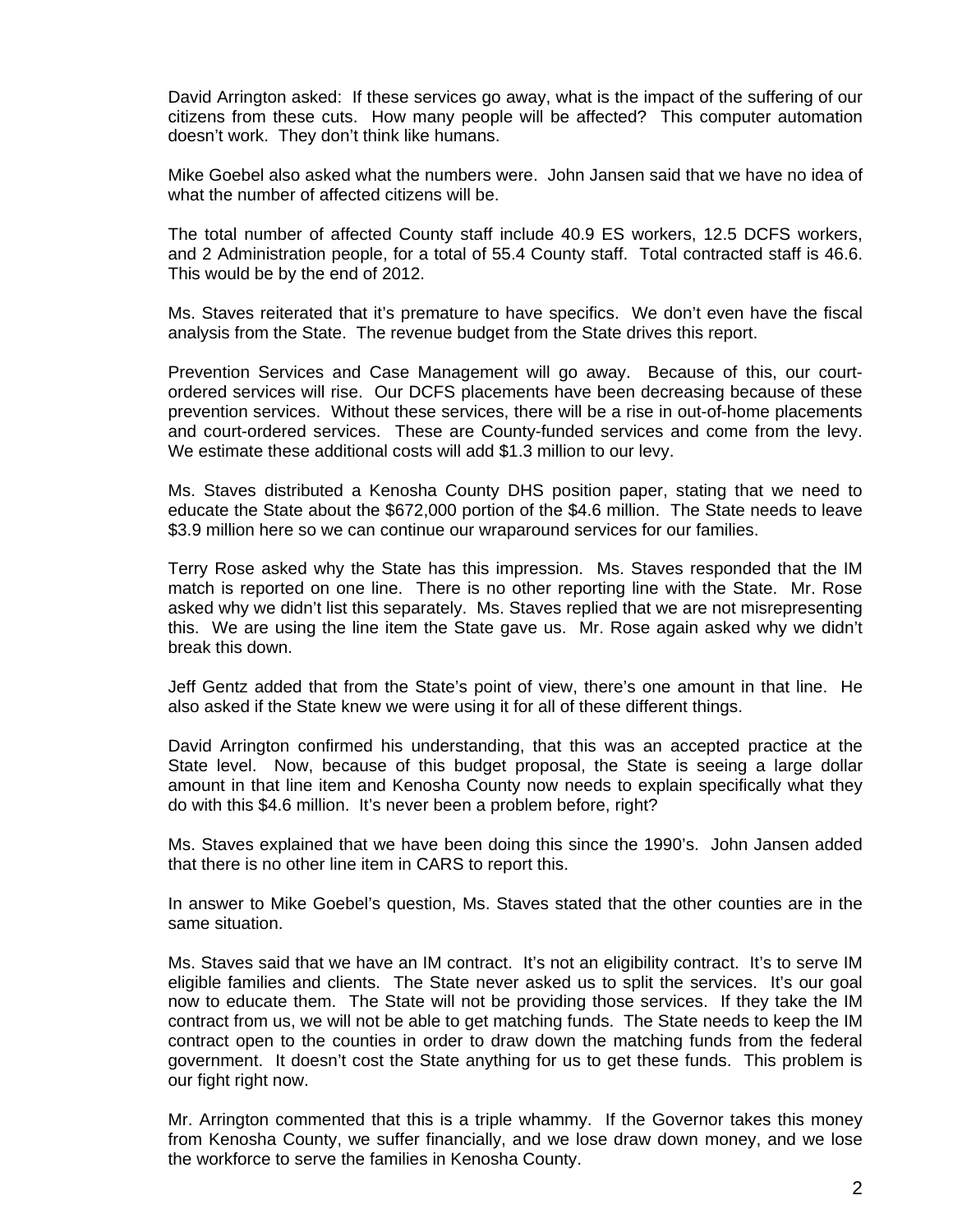Mike Goebel stated that the Governor is making a profit in taking our \$4.6 million. The total is \$26 million for all counties.

Mr. Arrington asked how this helps the people. It's nuts.

 Ms. Staves distributed a handout on IM Application Processing Statistics with pie charts. This shows that Kenosha County processes almost the same amount of cases in 30 days or less, that the State still has pending over 30 days. It's the total opposite.

 Youth Aids will be cut 10% and the State is increasing the Corrections daily rate from \$275 to \$284 effective 7/1/11, and to \$289 on 7/1/12.

 The W-2 contract is getting hit the least. The previous contract had included a one-time award of \$1.7 million for employment services. Mr. Arrington noted, however, that 14 jobs will still be cut. Ms. Staves explained that as funding goes away, the positions go away. That was stated in the resolutions when they came before this Committee and the County Board. W-2 is not being touched as a base level of funding.

 In Child Support, the federal government is taking away the incentive funds we received for meeting certain child support collection goals. This results in a loss of 5.5 staff.

 Family Care enrollment will be kept at the 6/20/11 level. This will create waiting lists. Mr. Rose reminded everyone that Kenosha County spent over \$1 million to get into Family Care. We did this to save money and to eliminate waiting lists. We are going back to the old program. Ms. Staves noted that \$1.7 million is our annual contribution right now. The County will be financially responsible for anyone who needs emergency services and is not in Family Care. Also, Severely Emotionally Disturbed (SED) youth used to age out of the waiver program and into Family Care at age 18. This is being changed to age 22. This is 4 more years of charges to the counties. These are SED or disabled youth. We estimate an additional \$105,000 in 2012 and \$145,000 in 2013 for this.

 MA Badger Care Core serves childless adults for psychiatric, prescription services, and family planning services. We were seeing a savings in DADS because of this program, but this will change and will again impact the levy

Senior Care will require mandatory enrollment in Part D.

 Social Services Block Grant funding is being reduced to 2009 levels. We received this funding from the State to provide mental health and AODA services to adults (people in Chapter 51).

 Pertaining to Health, the Tobacco Control Program is being eliminated, for a loss of 1.75 contracted staff. There could be a possible impact on the school nurse contract because State aids for schools will be decreasing. We don't know if KUSD will keep our school nursing contract. They may not use us anymore, for a loss of 5.95 County staff. There are other health grants that we don't know yet if they will be continued. Because the City and County share in the overhead cost of Health, the City's contribution will also increase. This hasn't changed since the mid 90's.

 There is a possible 30% federal reduction to WIA. This is the job retraining program. Because of cuts to technical colleges, Gateway may possibly be pulling out of the Job Center. They currently lease space for classrooms.